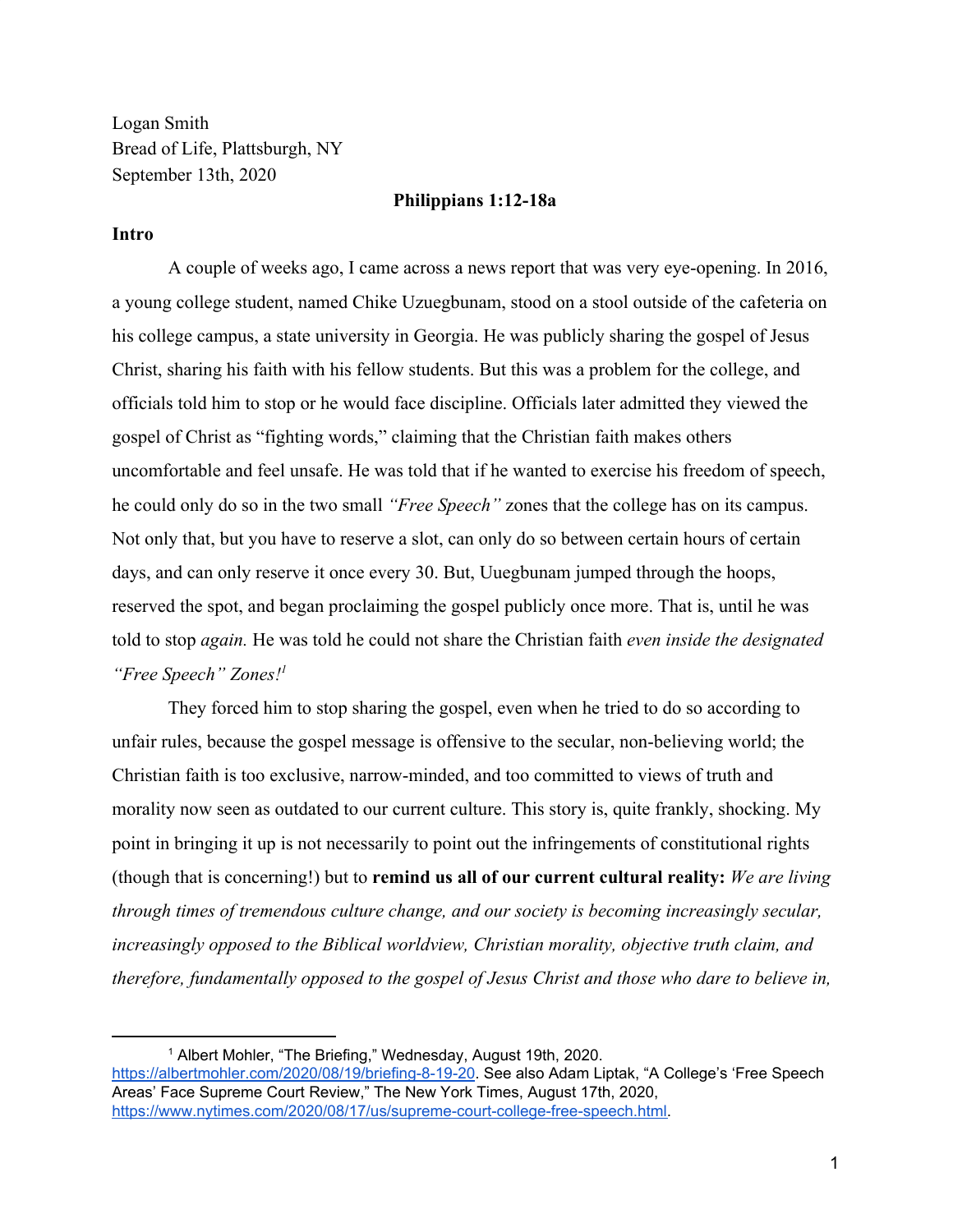*proclaim, and live by it.* None of us need to be fooled; it seems very apparent that living out the Christian faith means we are going to face more and more opposition to the gospel and the Chrtistian life in the coming months and years.

Stories like the one I shared aren't an anomaly. It is becoming increasingly harder to believe in and live out Christian values in our society, in our schools, in the workplace. Our friends, family members, and coworkers might even be increasingly *hostile* and opposed to the gospel and our ways of life. We might even face social and legal persecution for our faith. I have shared the gospel with someone in a coffee shop before only to be insulted and called a narrow-minded bigot. I've already heard some of your own stories of opposition to the gospel: having family members reject the Christian faith, calling biblical truths unloving and discriminatory; or being told you can't have a nativity scene on your desk at work, because it's too explicitly Christian. No, we don't live in a country where we have to worry about being imprisoned or killed for being a Christian, thank the Lord! But there is legitimate opposition to the gospel in the unbelieving world all around us, and we will face it as we seek to live the Christian life.

So how do we respond when such opposition comes? Do we cower in fear, giving in and laying low, not daring to share our faith or live out the Christian life publicly? Do we despair and grow hopeless, being so discouraged by the circumstances that all we can do is angrily grumble and complain about how things are going? Or is there a better way - **a Christlike way -** to respond?

## **Phil. 1:12-18a**

In verses 12-18, Paul gives us a glimpse of what his life looked like when he wrote this letter: he was in chains, literally chained to a guard 24/7, in Rome, because of his missionary efforts throughout the Roman empire; he is unable to carry on in his mission of sharing the gospel with everyone freely, making disciples, planting and building up churches, and training leaders; he is unable to keep heading towards Spain, the outskirts of the Empire, to proclaim Christ where no one had yet heard the gospel; and to top it all of, he tells us in verses 15-17 that there are even believers, fellow Christians, in Rome that are *opposed* to him, trying to build up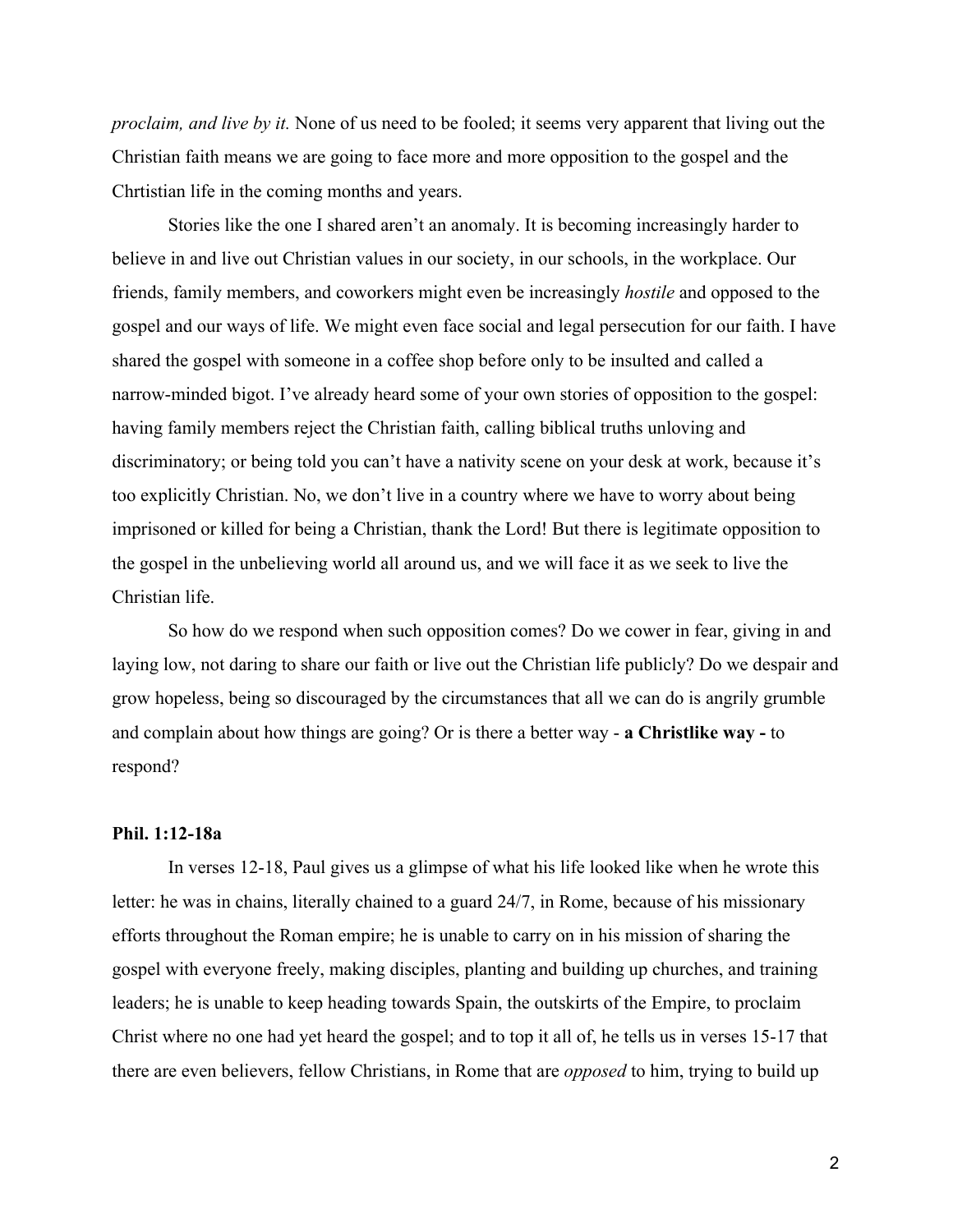their own reputations and ministries at Paul's expense. Needless to say, Paul's circumstances were *far from ideal!* If I were in his shoes, just one of these things would put me in a sour mood, making me grumble and complain! But strikingly, that is *not* what Paul does here. He doesn't complain about the unfairness of suffering persecution for the sake of the gospel. He doesn't complain about the inconvenience and discouragement of thwarted plans to faithfully serve the Lord. He doesn't complain and gossip about those opposing him as rivals. Instead, he does a very surprising thing: *he rejoices!* He recounts all of these difficulties in such a way that gives him great joy, and is meant to encourage us to have that same joy! How does he do this? What is the secret of his joy, even in the midst of suffering, inconvenient frustrations, and adversity? *The secret is that Paul looks at all of these circumstances through the lens of the gospel:* rather than complain and despair, Paul sees how all of these circumstances are being used by God for the advance of the gospel! And Paul loves the gospel so much, making it his lifelong mission to be about the spread and advance of the gospel, that he *rejoices* in the gospel's advance, even when it comes through suffering and opposition, even at his own personal expense!

Paul here is giving us an account of how he is responding to adversity and suffering in his own life, and it serves as an encouragement, a challenge, a model, if you will, of how *we should respond* to opposition ourselves. Instead of acting defeated, fearfully giving in and growing complacent, we should *seize adversity as opportunities to share the gospel and live as a Christian witness before the watching world.* Instead of despairing, giving into a negative spirit of grumbling and complaining, we should respond by *rejoicing in the gospel,* truly believing in and loving the good news of salvation in Jesus *so much* that we *live our lives for the advance of the gospel of Jesus, rejoicing in every opportunity to do so.*

# **I. Seizing Adversity as Opportunity for the Advance of the Gospel**

## **A. Exegesis**

Paul begins telling the Philippians about his circumstances in verse 12, but he casts them in a positive light, emphasizing that he *"wants [them] to know...that what has happened to me has really served to advance the gospel" (v. 12).* We've already noted he's chained to a guard, held captive and unable to carry on with his mission work. It would be natural to *assume* this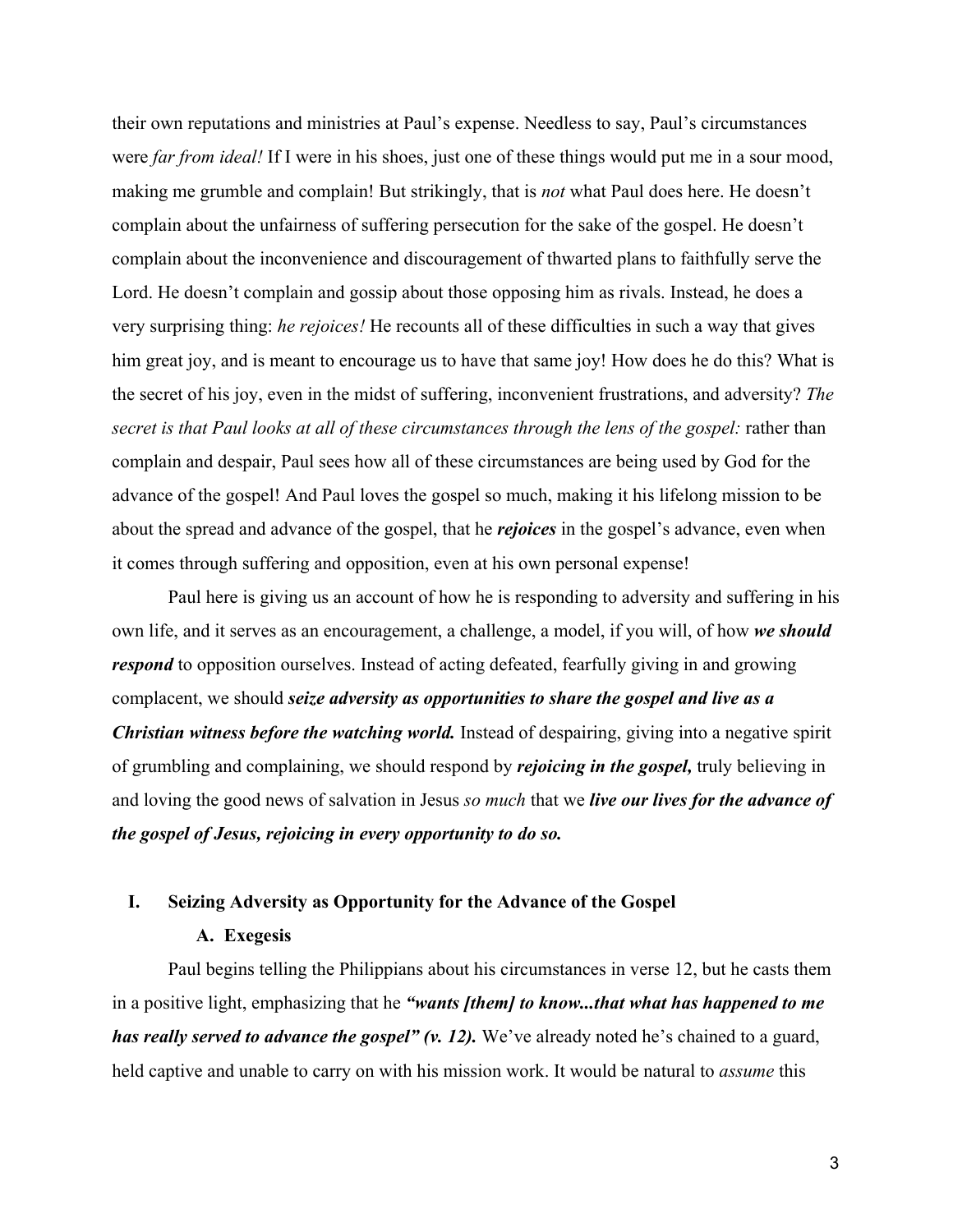would stifle the spread of the gospel, not advance it; so how exactly is his imprisonment serving to *advance the gospel?* He lists three ways: 1. He tells us in verse 13 this has given him the opportunity to share the gospel with the guards keeping him prisoner, so that *"it has become known throughout the whole imperial guard."* The guards take shifts in being chained to Paul 24/7. He is still free to have some visitors, to write, and other such things, but he is still restrained, physically being held captive by guards who take turns chaining him to themselves, day and night. But instead of cowering as their captive, Paul sees it the other way around: each guard is **his** captive audience! And so he shares the gospel with them, with these Roman imperial guards, allowing him to share the gospel with people he never would have had access to otherwise. Furthermore, based on a comment Paul makes in chapter 4, I think we can assume that this has allowed the gospel to travel *through* the guards to other members of the imperial palace complex: as Paul mentions in the book's closing, *"All the saints greet you, especially those of Caesar's household" (4:22).* Yes, Paul is held captive, but he sees his captivity as an opportunity to keep sharing the gospel, *even with those oppressing him!* So the gospel is advanced first and foremost because his sufferings present unique opportunities for him to share the gospel.

2. Secondly, it is advanced through *other people witnessing Paul's suffering for the sake of the gospel.* In the rest of verse 13, he says it has also been made know *"to all the rest that my imprisonment is for Christ.*" In other words, everyone that hears of his imprisonment also knows that he is imprisoned *precisely because he has been about the ministry of the gospel;* he has made it clear why he is there - as persecution for sharing about the one true Lord, Jesus Christ - so that *the very fact that he suffers in a Christ-like manner, in the name of Christ,* becomes a gospel witness to all that hear about it. He transforms his imprisonment into an opportunity to *respond* to the persecution and adversity in such a way that displays a life transformed by the grace of Christ.

3. And finally, his imprisonment not only has an effect on non-believers who hear of it, but also on fellow *believers in the city;* but rather than discouraging them, it actually serves to *strengthen and encourage* other Christians to *"become confident in the Lord"* by Pauls' example, being *"much more bold to speak the word without fear,"* as we see in verse 14. The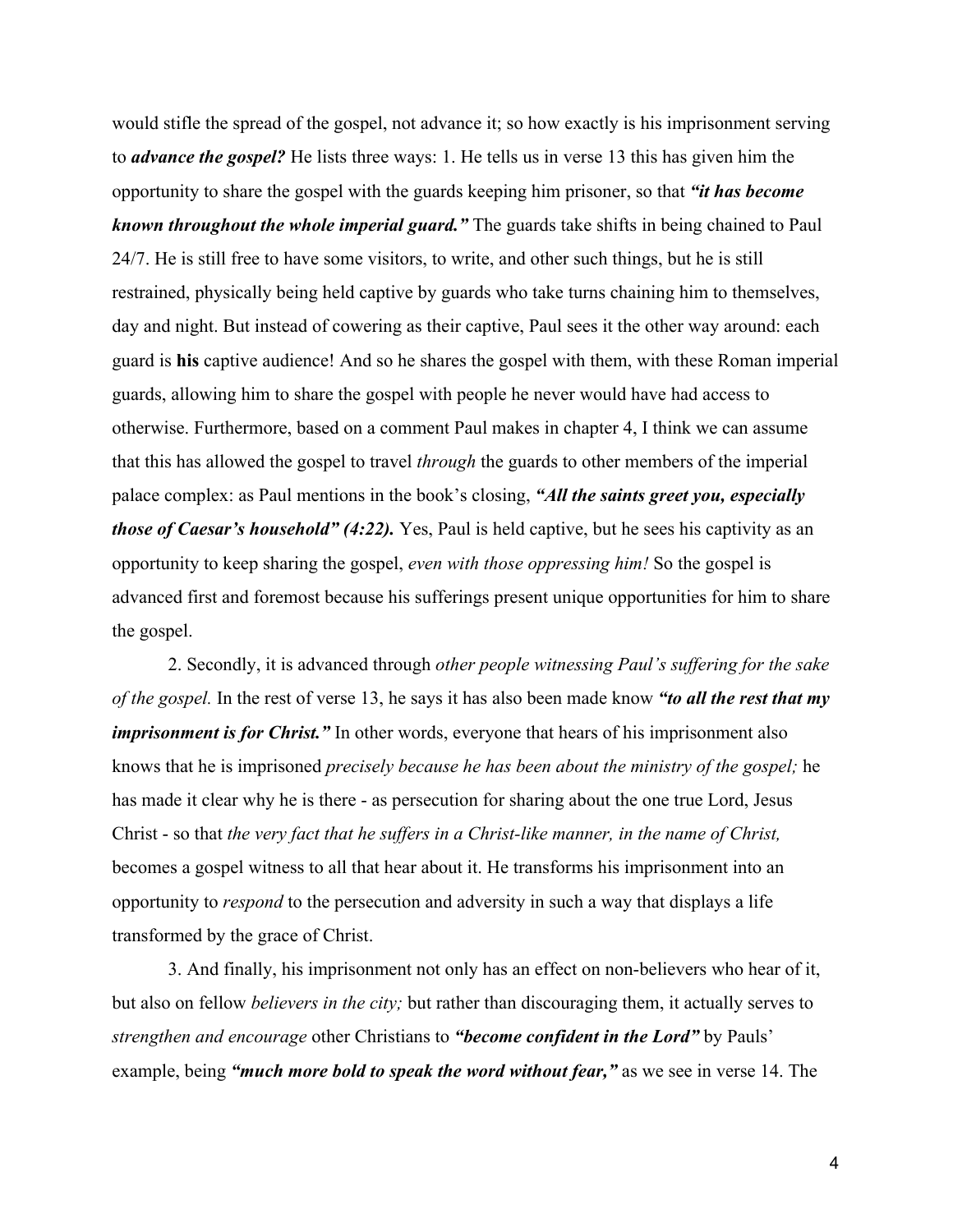natural response for other Christians who hear about Paul being persecuted would be **fear;** it would be expected that the cower in fear, that the lay low so that they don't suffer the same fate as Paul. But the *exact opposite happens!* They actually become even more bold to proclaim the gospel, doing so *without fear!* Why? Because they are strengthened by the same grace of Christ that strengthens Paul in his imprisonment. Paul's example encourages Christians to press on even more boldly in evangelism, in the face of opposition, because they find their confidence not in themselves, not even in Paul, but in Jesus Christ the Lord, whose gospel they proclaim. And so the gospel advances not only through Paul, but also through other believers in the city, *as a direct result of his imprisonment!*

The implication seems clear: this isn't unique to Paul; Paul's Lord is our Lord; Paul's gospel is our gospel; the grace of God that strengthens Paul in the midst of adversity is for us too! Just as other believers were strengthened in Christ to follow suit, sharing the gospel even more boldly in the face of persecution, the Philippians were being encouraged to do likewise; therefore, **we too are being challenged to follow Paul's example, being confident in Christ to boldly share the gospel without fear, no matter what the circumstances or cost!** When difficulty, inconvenience, opposition, suffering, or even persecution comes our way, *our response should not be fear, but should be to seize these as opportunities for the advance of the gospel!*

#### **B. Application - Seizing Life's Difficulties as Opportunities for the Gospel**

The way we respond to life's frustrations and difficulties can either **reflect** a *sinful, selfish heart*, *preoccupied with our own comfort*, *or* it can reflect the *powerful realities of the gospel of Jesus*.

Paul's faithfulness, and the faithful believers in Rome, are a model for us: we, too, should constantly live our lives on mission, bearing witness to the gospel in all that we do: suffering in such a way so that Christ's love and grace are evidenced in our lives; intentionally making every effort to proclaim the gospel of Christ to the lost, unbelieving world around us, even when it is difficult and often bears the costs of cultural opposition, social hostility, and possibly even legal persecution. We are called to making **personal evangelism** a regular, habitual part of our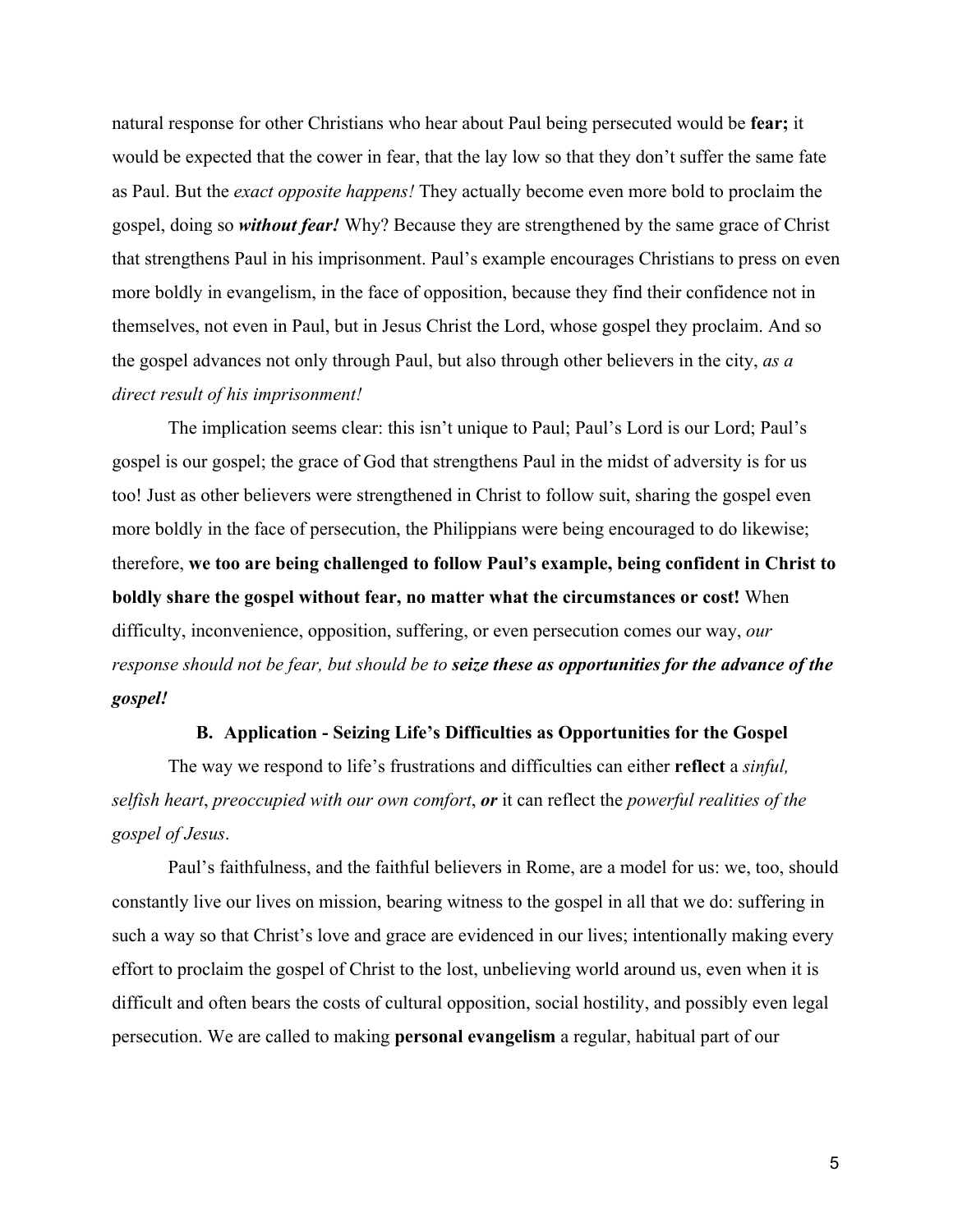everyday lives. We are to weave the gospel into our conversations and relationships, seizing every opportunity to proclaim Christ and live out the implications of the gospel before others.

We should strive to share the gospel regularly, with our unbelieving friends, family members, neighbors, coworkers, teachers, students, and classmates. Even when it's difficult. Even when there is a social or relational cost. Even when it involves conflict and opposition. Even when it might involve persecution. Does this mean we become aggressive and provocation, sharing the gospel in an unloving and contentious way? Of course not; we seek to do so with love and wisdom, weaving the gospel into our relationships and conversations. Even the way we *respond* to adversity should be a part of our witness! And yet we also must make sure to boldly make the demands of Christ clear: **everyone is a sinner, and everyone must repent and believe in Christ, or else they will not be saved.** We must share that the only hope of salvation is trusting in Jesus Christ's life, death, and resurrection as the true sacrifice for our sins, calling everyone to turn from sin and trust in Jesus alone! And this will not always be easy. Evangelism is difficult, and often bears a personal cost.

[**Transition]** How, then, can we respond to opposition to our faithfulness, even to life's frustrations and inconvenient set-backs, in a Christ-like manner, the way Paul does?

#### **II. Rejoicing in the Advance of the Gospel**

#### **A. Exegesis**

Paul's adversity doesn't just come from outside the church, but also from within. Just as he is an encouragement to believers, who proclaim Christ out of *"good will" and "love" (vv.15-16),* there are also Christians in the city who are preaching the gospel of Christ out of *"envy," "rivalry," and "selfish ambition, not sincerely"* but intending to *"afflict [Paul] in his imprisonment" (vv.15, 17).* Paul views both of these groups as *fellow believers,* calling them *"brothers"* in Christ and maintaining that they are both, indeed, proclaiming the true gospel of Christ. They are not heretics or false teachers, but fellow Christians still opposing Paul and causing him grief, acting not out of love but out of sinful pride. They seem to be trying to build up their own glory, wanting their own ministry to outshine Paul's and give themselves a greater reputation. Again, we might expect Paul to call them out by name, to defend himself, to act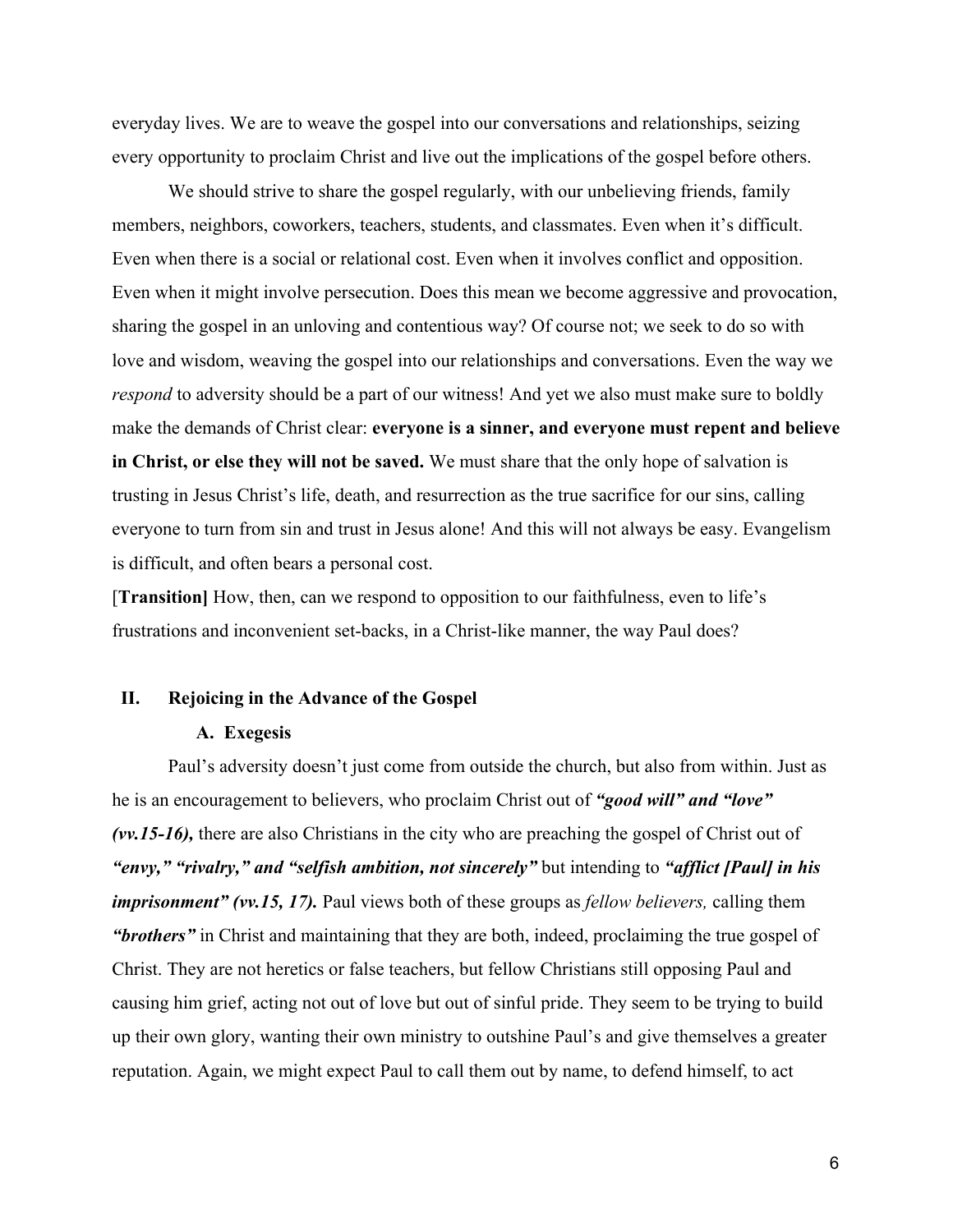resentfully towards them. But what does he do? *He rejoices.* Why? **Because the gospel of Christ is still being proclaimed through them, even though they are his rivals!** As he says in verse 18, *"What then? Only that in every way, whether in pretense or in truth, Christ is proclaimed, and in that I rejoice."* Paul is not justifying their wrong motives in proclaiming the gospel; he is not saying what they are doing is right. But he *is saying* that, even though their motives are impure, they are still preaching the pure gospel; and so Paul rejoices! Why? **Because this gospel is the power of God to save!** His mission is the advance of the gospel, as we have seen, and he longs for it to be proclaimed, even if he doesn't get any of the credit for its fruit! He rejoices in the advance of the gospel even when it promotes his rivals! Why? **Because his joy is rooted in the gospel itself.** He loves the gospel of Christ and truly believes in it. Therefore, he **truly and sincerely desires for the gospel to be proclaimed everywhere, for the glory of God, the encouragement of other believers, and the salvation of the lost. He** *rejoices* **everytime this happens,** *even when it involves his own personal suffering and hardship; that is how much joy he has in the good news of salvation in Christ for everyone who believes!*

#### **B. App**

This text is a bit of gut-check, isn't it? Who do we identify more with: those who do serve Christ from "good will and love" or those who do so out of pride, seeking their own glory and welfare? Do we identify more with a spirit of love, boldness, and joy in the face of adversity? Or a spirit of grumbling, complaining, and fear?

Confession: As I have studied this text this past week, it has been convicting for me personally. When difficulty and inconvenient frustrations come, I can be far too quick to grumble and complain, rather than embrace it as an opportunity for the gospel to advance to the glory of God and the good of others. When I examine my heart, sometimes I find *pride* lurking there, driving my actions, instead of love for God and others. When there is a cost to faithful obedience, I feel the temptation to respond in *fear of man* rather than in *boldness and confidence.* My guess is, you might find this temptation relatable in your own life.

This text hits our lives today by asking and answering this question: **How can we remain faithful in sharing the gospel and living out a gospel-shaped life, even in the face of opposition and adversity?** We *firmly root our joy in the gospel of Jesus Christ.* For starters,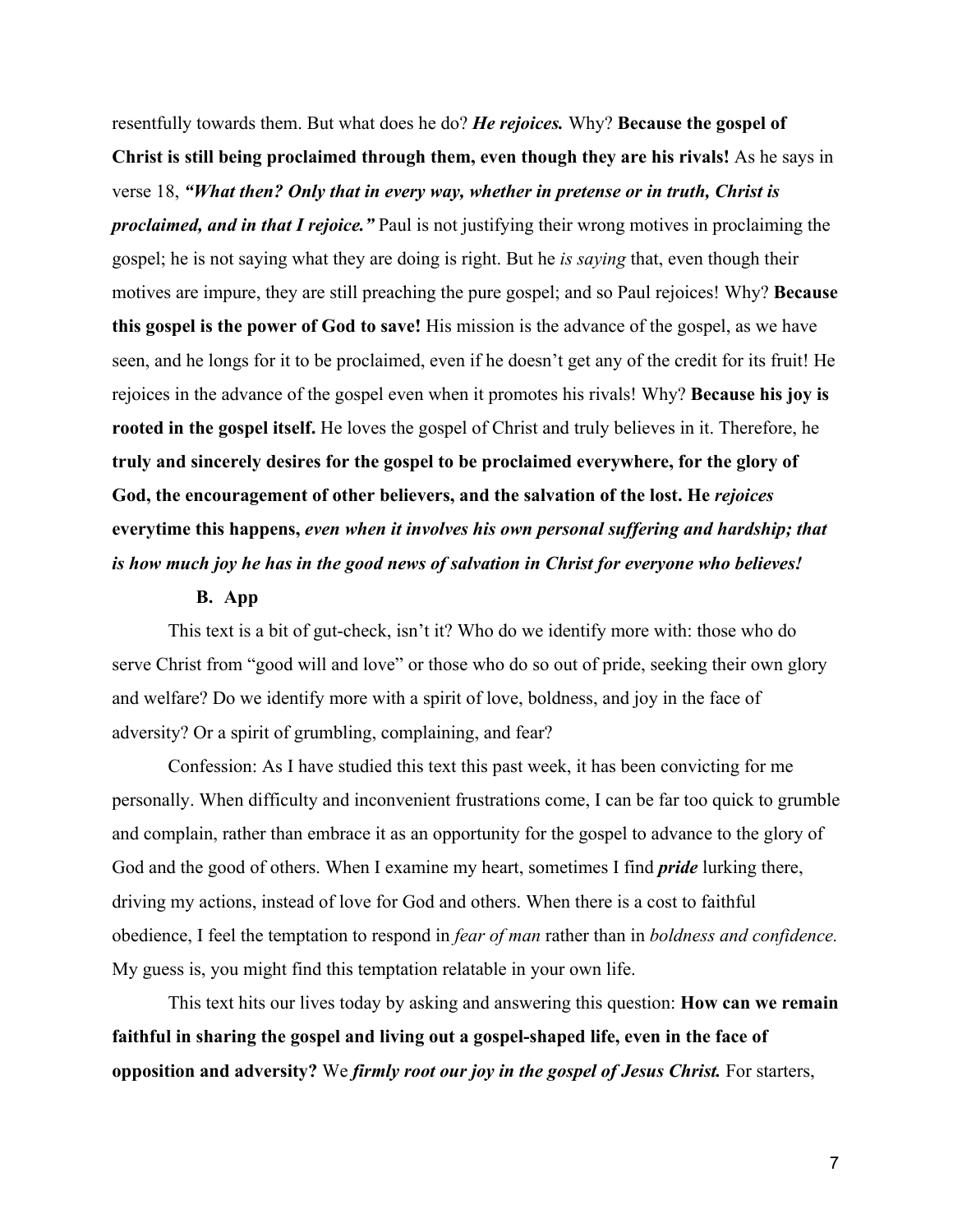we must remeber 2 things: 1. **The point of our lives is not our own glory or comfort, but the glory of the Lord; 2. The gospel really is the power of God to save anyone who believes!** When we firmly hold to these 2 truths, it allows us to see our circumstances through the joyful perspective of the gospel!

# **C. Illustration - Concrete examples of application**

## **1. Joyfully advancing the gospel amidst opposition**

So how will we respond when adversity as we try to live out a gospel-centered life? Maybe you're facing opposition from friends, family members, or coworkers. Maybe you're feeling social, cultural, or even legal opposition to the gospel of Christ. How can we respond with joyful love, boldly and confidently sharing the gospel instead of giving into fear?

When we keep a sober mind about the realities at stake - the *eternal realities* of eternal life and eternal death - then we desperately *yearn* to see the gospel go forth, to see sinners hear, repent, and believe, trusting in Jesus alone for salvation! And if this is our deep longing, then we can *rejoice in the work of the Lord, no matter how difficult it is, or messy it is, or how much adversity and unfairness seems to be mixed in with the blessing.*

## **2. God is glorified in our faithfulness despite the results we see**

Or we could ask it this way: How do we *rejoice* when we've labored in gospel ministry, enduring hardships for long periods of time? Maybe you've shared the gospel a dozen, maybe even *a hundred* times with a certain family member or friend, yet they've rejected it every time. Maybe you've shown the love of Christ to them, sacrificially serving them in love, and yet they respond to you with hostility, envy, and strife. Maybe you've labored and prayed for the gospel to go forth in our community, for revival to break out and for people to be saved! But you're having a hard time seeing any fruit. Or maybe there is fruit, but other people seem to be reaping the gospel harvest, in other fields, or maybe even other local churches. How do we respond with joy, instead of discouragement and resentment in times like these?

Our greatest desire can't be for our own glory, but must be for *God's glory!* Our boast is not in ourselves, but in Christ. As long as he gets all the glory, we can be satisfied. Therefore, it should encourage us, like it did Paul, that we endure this opposition in such a way that all will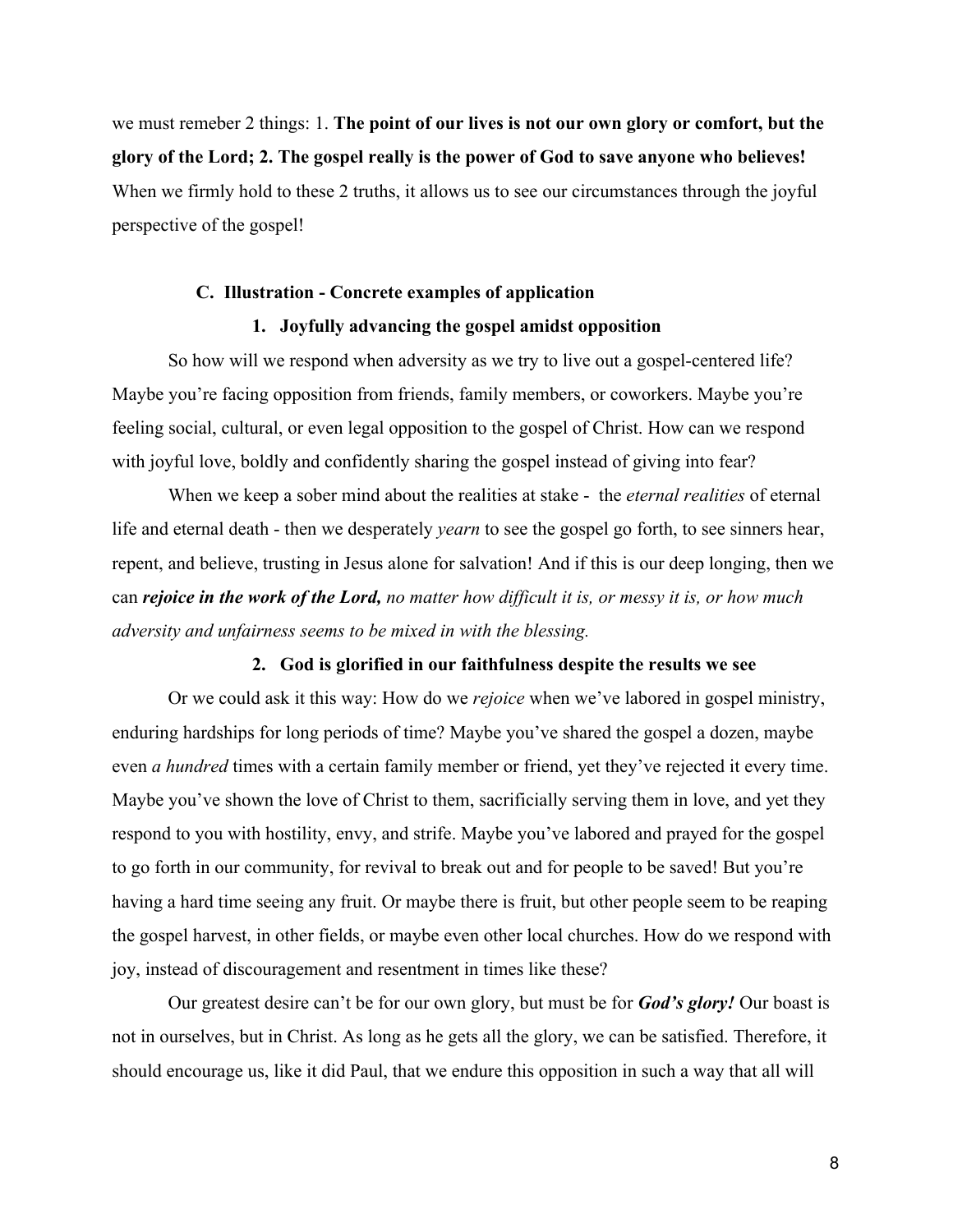know we are doing so *for Christ!* Like Paul, we can seize these difficult circumstances as opportunities for the gospel! We can do so with **boldness and confidence and joy** - how? - by knowing that *God is glorified by our faithfulness even when people reject the gospel, persecute us for it, and don't believe. Even when that happens, God is pleased with you and you are bringing glory to his name! So be encouraged and rejoice! God is not upset with you, but He is graciously allowing you to glorify His name!*

We cannot make anyone believe; we cannot save or convert anyone, only God can! All we can do is strive to be faithful in proclaiming the gospel and living it out! And thankfully, we believe what we're saying: *God really does save people through this gospel! The gospel is the power of God to save anyone who believes!* So we proclaim Christ, knowing God is glorified in our faithfulness! And we proclaim Christ because we firmly believe that *anyone who hears and believes this glorious good news will be saved! Keep faithfully sharing the gospel, no matter how hard it is, from a sincere desire to see sinners saved, to go from death to live, to be forgiven and righteous in Jesus Christ!* This is what drives us to faithfulness, to proclaim Christ sincerely, out of love and good will!

#### **D. Rooting our joy in the gospel**

In other words, **we respond to adversity with joyful boldness and confidence in Christ when we truly rejoice in the advance of the gospel! Therefore, we must remind ourselves constantly of what the gospel actually says! We must remind ourselves daily of why this is good news** *for us* **and for the people we need to share it with!**

Preach the gospel to yourself over and over again, every day. Let us regularly remind each other of how glorious it is! We need to be reminded how holy God is, and how sinful we are; if you forget, read the word, pray the Spirit would expose and convict you of your sin, and confess it to Him in prayer! This reminds us of how much we need a savior - of how much we need Christ! And so don't stop there! Remind yourself, remind your brother and sister, that all of your sins, every single one you feel guilt, and shame, and conviction for - *they were all laid on the cross of Christ!* Jesus died so that His blood could wash away every guilty stain from our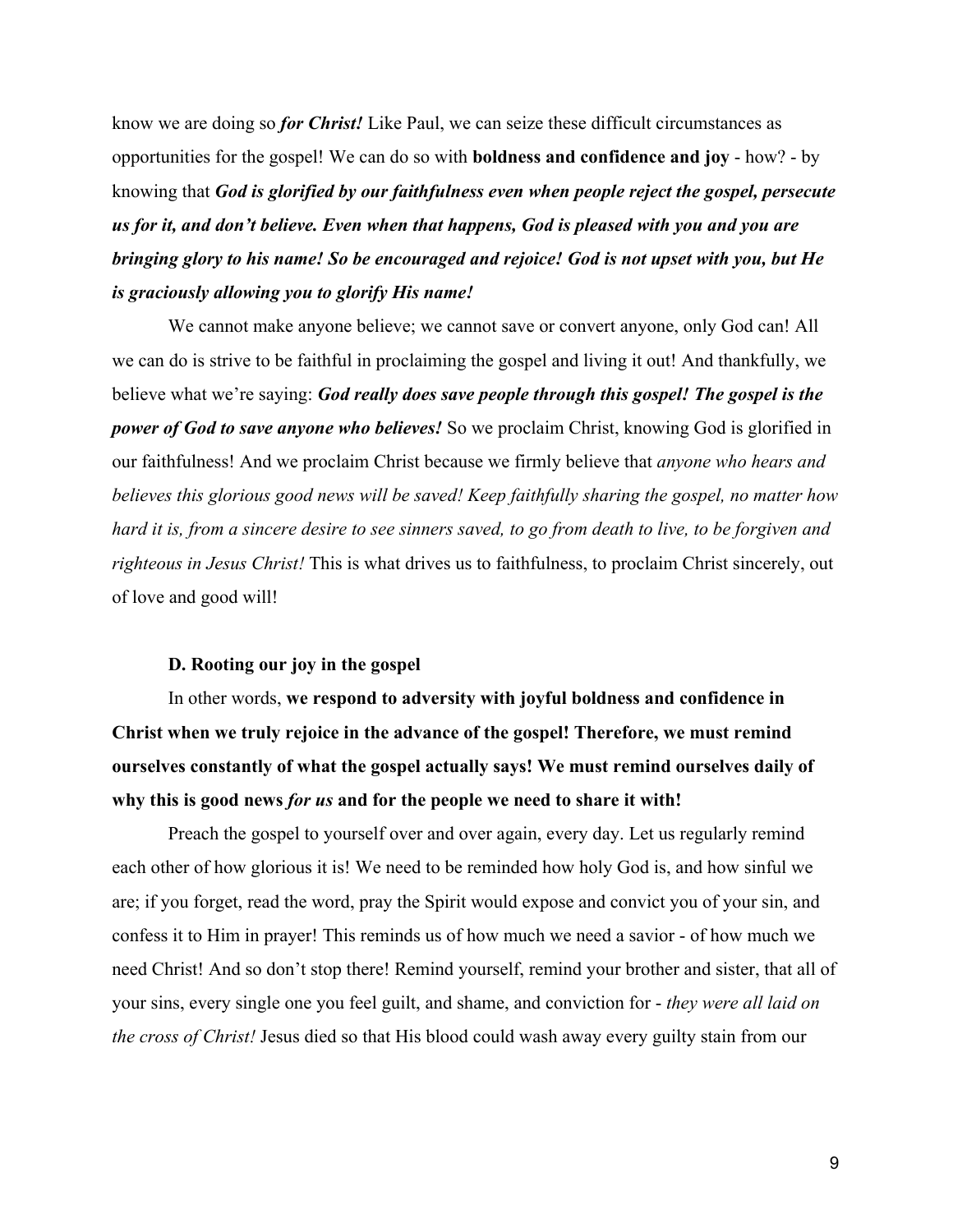messed up lives! He died in your place, and in my place, bearing God's eternal wrath against all of our sin, bearing all our guilt and condemnation, so that there's none left for us!

And he didn't just die: he was raised! And his perfect life, his perfect righteousness, has been declared yours: when God looks at you, He sees the perfection of Jesus! And just as He raised Christ, He will you raise you and me! For Christ is coming again, and on that day, it will be a day of judgment: *we deserve to face God's wrath* on that day, because *we have all rebelled against him, in our sin, as blasphemous traitors and rebels, enemies of God!* And yet, if we're trusting in Jesus, His blood as paid for all of our sins! On that day, our plea will be only this: *yes, I deserve condemnation and eternal damnation in Hell; and yet, Jesus took my place on the cross, and I have been declared righteous because of what He alone has done!* This is why we love the gospel: because God will accept Jesus's finished work and sacrifice in our place! On that day, *we will be saved!* Not because anything we have done, but purely by grace through faith, purely because of what Jesus has done for us. *The gospel is the power of God to save!*

But we can't stop there. We have to go back to that judgment day: there will be many who do not trust in Christ to save them; whatever they plea, it won't be enough. No one is good, not one. We all deserve death; we all deserve God's wrath; we all deserve eternal damnation in Hell. And there are *billions of sinners* in this world who do not trust and believe in Jesus! Billions that are on their way to Hell! Some have never heard! Some think they have heard but actually have no idea what the gospel really is, or what the Christian faith is all about! And some have heard, and yet walk away from the Lord, outright rejecting Him. Brothers and Sisters, this should move us to tears! This should wrench our hearts and grip our souls! There is hope for every sinner: the same hope we have! If we truly believe these things, then our only response can be to desperately *yearn, to longingly desire, pray, give, and work towards the advance of the gospel!* No matter the messiness, difficulty, opposition, or inconvenience! This is why we pray and give and send missionaries around the world! And this is why we labor, in prayer, in word, in deed, to share the gospel with our friends, family, and neighborhoods, here in our own town! Why? **Because the gospel is the power of God to save!** Do you believe this? If so, let us rejoice in every opportunity for the Word of God to go forth in our lives!

10